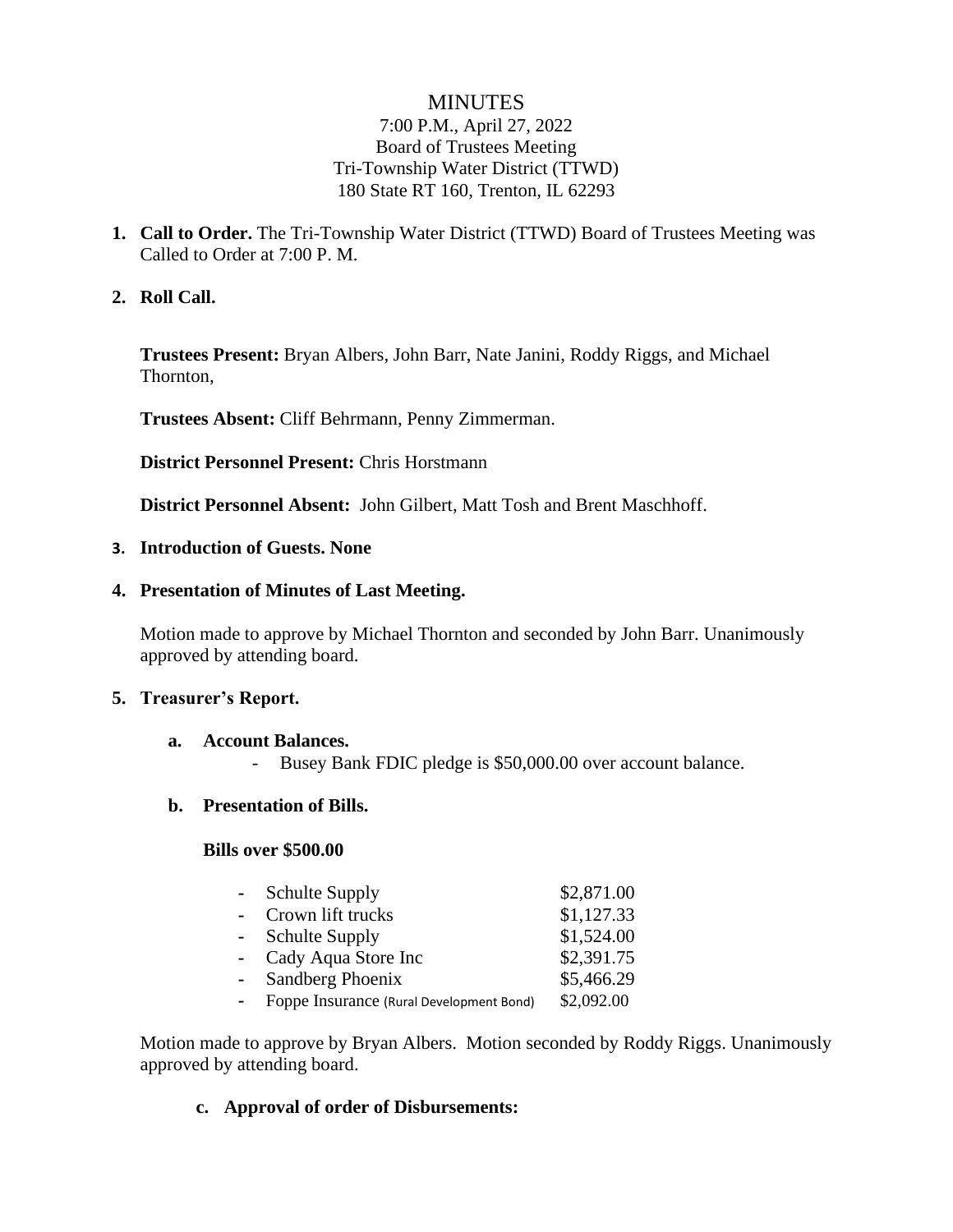### Monthly Bills over \$500.00

|    | - Schulte Supply                         | \$2,871.00 |
|----|------------------------------------------|------------|
|    | - Crown lift trucks                      | \$1,127.33 |
|    | - Schulte Supply                         | \$1,524.00 |
|    | - Cady Aqua Store Inc                    | \$2,391.75 |
|    | - Sandberg Phoenix                       | \$5,466.29 |
| ÷. | Foppe Insurance (Rural Development Bond) | \$2,092.00 |

Motion made to approve order of disbursements by Bryan Albers. Motion seconded by Michael Thornton. Unanimously approved by attending board.

### **d. Budget.**

### **e. Payment Order #22-307**

Motion made to approve order of disbursements by Michael Thornton. Motion seconded by Bryan Albers. Unanimously approved by attending board.

### **6. Current Business.**

### **a. Accountant's Report.**

2. Summary of Cash & Reserve Accounts.

## **b. Engineering Report.**

- 1. Estimate on St. Rose interconnection by Brown & Roberts.
	- Table until we get info from SLM
- 2. ARPA Madison County Water Company Funding Subaward Agreement has been sent.
	- Project Estimate from Matt Tosh.
	- Pending getting work accomplished

### c. **Attorney's Report.**

- Meditation for TTWD v Trenton dispute.
	- a. Review settlement agreement for approval.

Motion made to go into Executive Session by Bryan Albers at 8:00 pm.

Seconded by Michael Thornton.

### **EXECUTIVE SESSION**

Motion made to exit Executive Session by Nathan Janini at 8:30 pm.

Seconded by John Barr.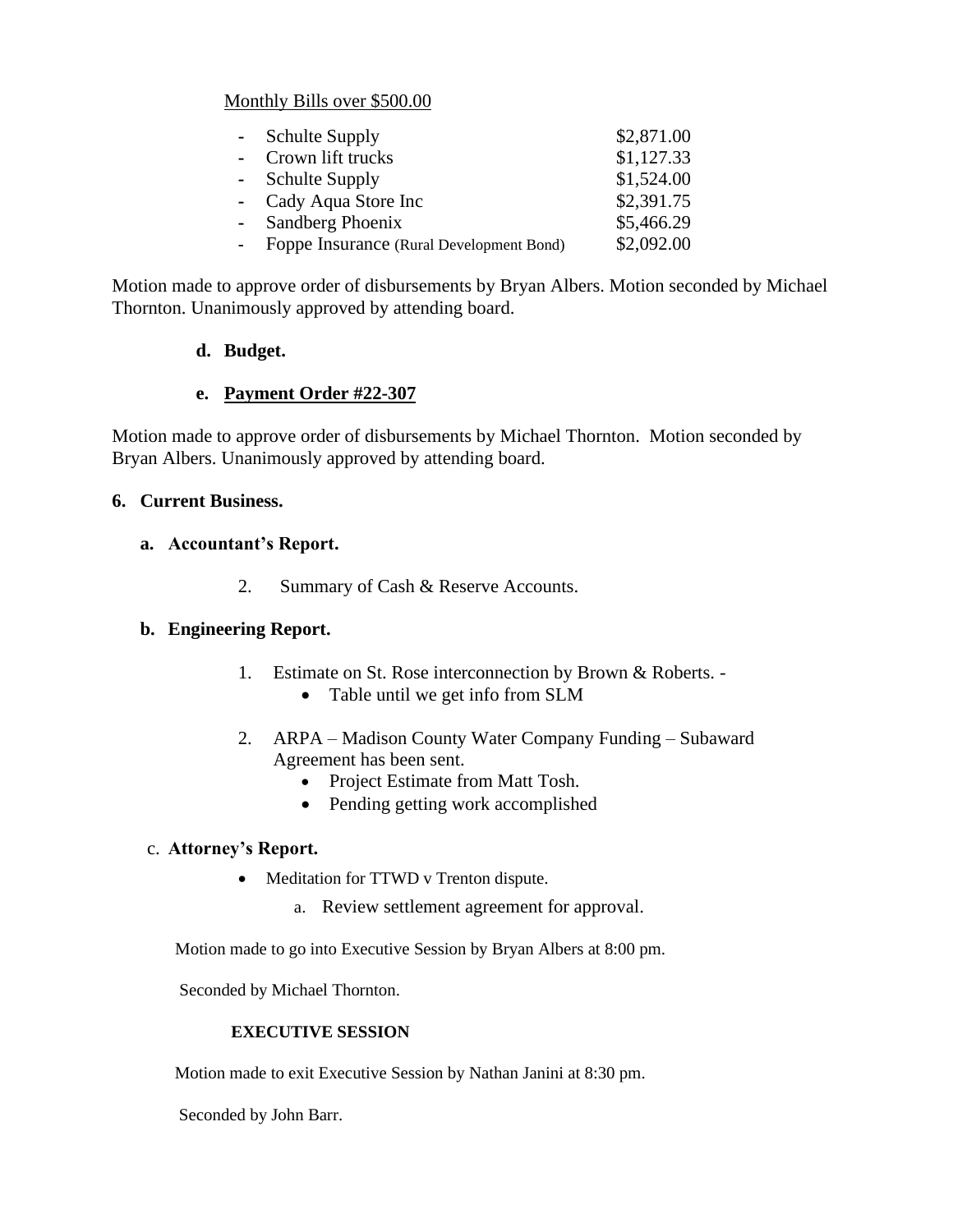## 3. **Operator's Report.**

- 1. Water Loss/Gain Report.
- 2. THM Avg
- 3. New Contract

Motion made by Michael Thornton to approve new contract. Motion seconded by Bryan Albers. Unanimously approved by attending board.

## 4. **Office Staff Report.**

- 1. Consumption report**.**
- 2. Customers using over 50,000 consumption report.
- 3. Sally's Zero Users report.
- 4. Total number of ACH Customers for April 2022 is 529. April's ACH Deposit was \$27,099.47 on April 15, 2022.
- 5. Mar's Credit Card Processing Statement from Paystar shows TTWD received 99 transactions totaling \$7,908.85 in payments.
- 6. Personnel Policy Rules and Regulations Employee Salaries Health Insurance. Personnel Handbook has been delivered to office by Michael Thornton. Signed and in Personnel file.

# 5. **Old Business.**

1. TTWD Office will be reopen to the public on June 6, 2022

## **6. New Business**

- 1. Comparison of SLM and Certop Readings.
- 2. Status of Email from Abby Bacon, USDA regarding disbursement of last bit of money from loan 06. Outline the project, show a summary of cost, etc. The outline of project should come from Engineer or Board President per Abby Bacon.
	- Bryan Albers is gathering information such as generator for the office and water tower in St. Morgan. Digitalizing district maps and gps locations and putting together a plan. Jonathan Witt of Guarentee Electric will size the area for generators which will be turned over to the engineer.
- 3. Harvest View Acres We have our first Tap for the Subdivision.
- 4. SLM price increase.
- 5. Markus Excavating price increase.
- 6. Possible rate increase for customers will be 15%.